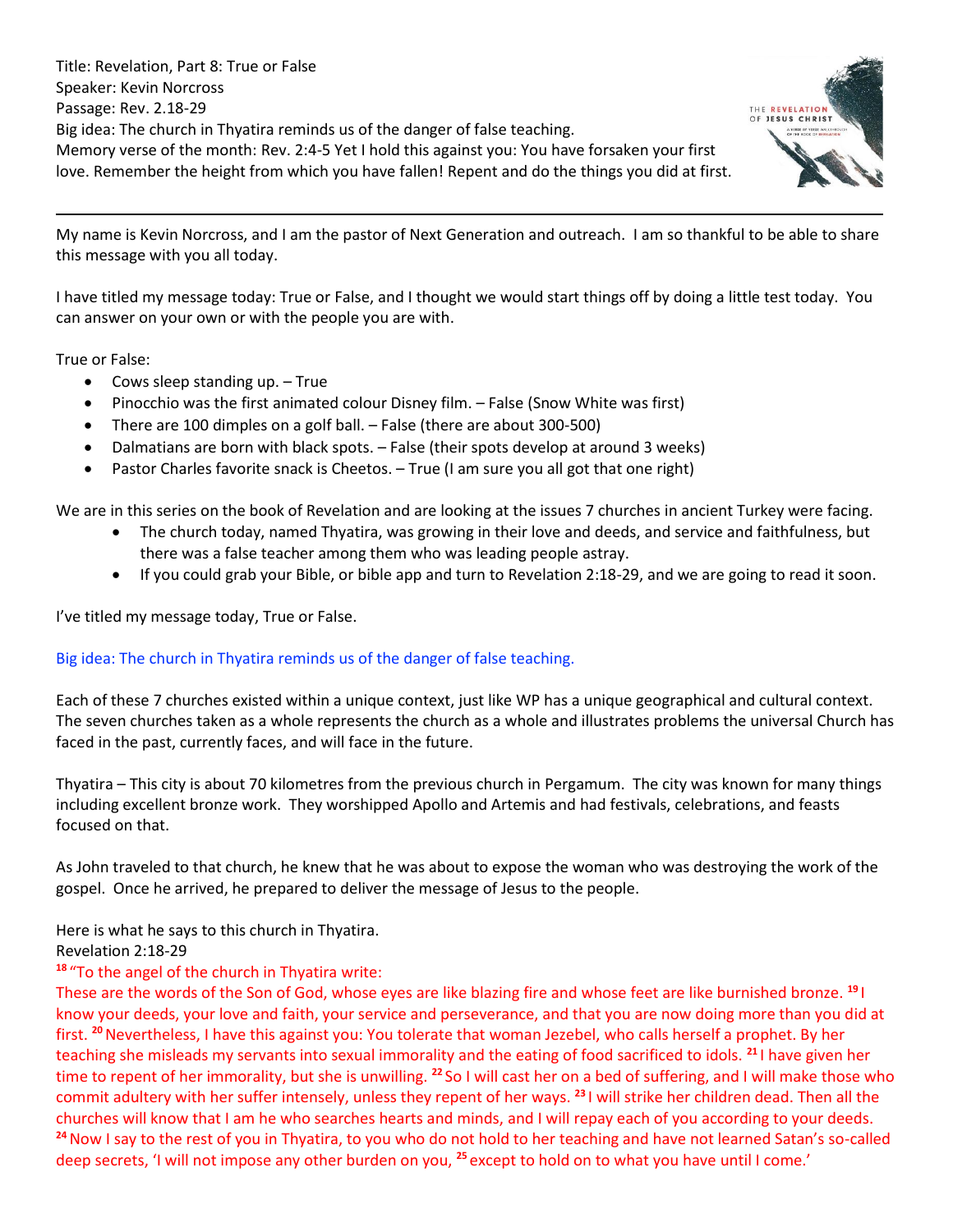**<sup>26</sup>** To the one who is victorious and does my will to the end, I will give authority over the nations— **<sup>27</sup>** that one 'will rule them with an iron scepter and will dash them to pieces like pottery'<sup>[\[a\]](https://www.biblegateway.com/passage/?search=Revelation%202%3A18-29&version=NIV#fen-NIV-30745a)</sup> — just as I have received authority from my Father. **<sup>28</sup>** I will also give that one the morning star. **<sup>29</sup>**Whoever has ears, let them hear what the Spirit says to the churches.

Overview (Coles notes):

18 – explains details about Jesus.

19 – good things about the church, encouragements.

20-23 – there is a rebuke and we see Jesus zeal and passion for the church and we see him fighting against the woman who is leading his people astray.

24-29 – more verses are about encouraging the church and expressing his love for them and encouraging them to keep going in their faith.

So we are going to dive into it verse by verse and then have some takeaways.

# **Verse 18**

**<sup>18</sup>** "To the angel of the church in Thyatira write: These are the words of the Son of God, whose eyes are like blazing fire and whose feet are like burnished bronze

- Description of his eyes like a flame of fire.
	- o Penetrate through every façade and defense and pierce through to my heart.
	- o When his eyes are on you, he sees right through you.
	- $\circ$  It is with this understanding of who Jesus is, that we see how he sees right through this church into the heart of what is going on.
- This is a reminder for you and for me as Christ followers and as a part of his church.
	- o He sees down to our core, deep within our hearts.
	- o A part of being a Christ follower is to be open to the direction and leading Christ and His work in our hearts.
	- $\circ$  To be open to His Spirit and give him the space to search our hearts and to listen.
- The description of his feet being like burnished bronze would have caught the attention of those in Thyatira because they were known for their excellent work with bronze. It speaks of the fact that Jesus is steady, strong, pure, and holy and he stands firm as the judge.

# **Verse 19**

**<sup>19</sup>** I know your deeds, your love and faith, your service and perseverance, and that you are now doing more than you did at first.

- He sees marvelous things in this church as he looks at it.
	- o God is on the move in this church.
	- $\circ$  Specifically, the fact that they are a loving church and their acts of service are praised.
	- o Also, their faithfulness is revealed even through the trials that they have faced.
	- $\circ$  There are good things happening at this church and their good deeds are being praised.
	- o There is a sense of growth and revival in this faith community.
	- $\circ$  These good things are not just happening now, but they have happened before too and it is growing
	- o Jesus who sees through everything, sees these things happening here
	- Remember the imagery in verse 18 that Jesus eyes are like fire … piercing and seeing through to the very core.
		- o These words to this church would have been so encouraging for them to hear.
		- $\circ$  Jesus who knows the deepest complexities of this church and their people is saying some very profound and encouraging things to them.
		- o I imagine them being on the edge of their seats listening and being so encouraged by what they were hearing.
- Next, he talks about the issues in the church. It is important for Jesus to address these issues like it is necessary for a doctor to address health issues in their patients.
- Jesus sees this tumor growing on this church and calls it out.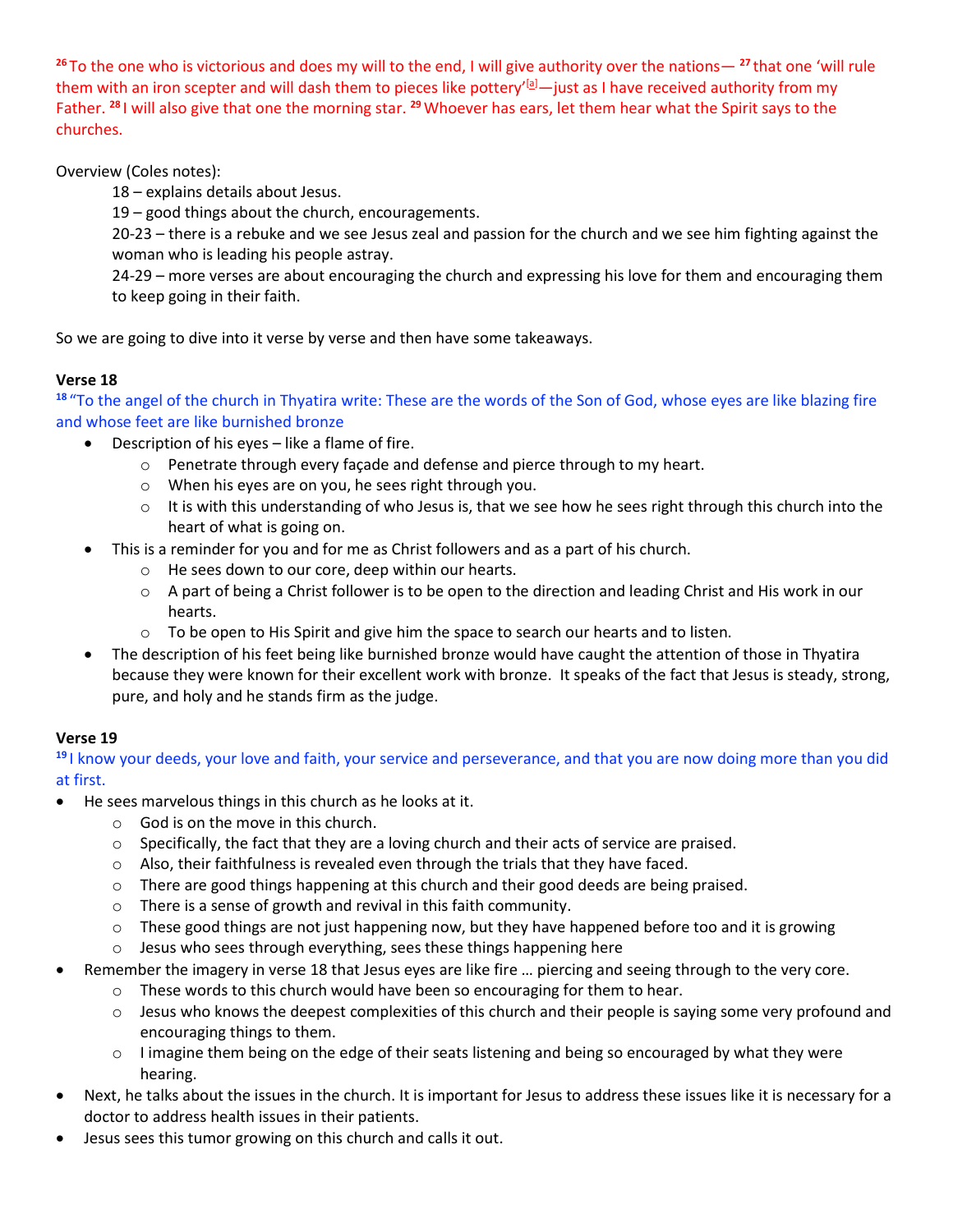Story – When Kaden was 1, we decided to have another kid. I remember being at the ultrasound appointment when we found out we were having twins. I laughed and Kylie cried. Kaden was 2 years old when they were born. About 2 weeks after bringing them home Jayla got sick. She was turning grey. Hospital, stopped breathing, intubated, moved to London. This is Jayla 4 pounds. She was in there for awhile and recovered.

Here is my point – when we brought her to the doctor, we wanted to know what was wrong, not what was good.

- Yes, I know she is beautiful, sweet, precious, 4 lbs, all fingers, toes, etc. But tell me what is wrong and how to fix it!
- The doctor is the expert, and we desperately want to know what is wrong.

Like a physician giving a health report, there are many things that are good, but the doctor must point out the things that could cause harm.

- That is what the doctor needs to do.
- They explain things that need to be fixed because the doctor is concerned with the health of their patient.
- Jesus is the great physician, and he cares deeply about his church. He cares deeply about you and your spiritual health and well being.
- He knows that if sin, and compromise, and complacency, and false teaching creeps into this body of believers, then they are in trouble and they will not be able to function the way they can.
- They will never reach their full potential.

So … the doctor addresses the cyst that is growing on this faith community and calls it out.

### **Verse 20 –**

**<sup>20</sup>**Nevertheless, I have this against you: You tolerate that woman Jezebel, who calls herself a prophet. By her teaching she misleads my servants into sexual immorality and the eating of food sacrificed to idols.

Jesus points out that there is a false teacher who is still in the church that is leading people astray by encouraging them to participate in sin

- The genuine gift of prophecy was highly respected in the early church. Both men and women were appointed to leadership. Prophets generally brought direct revelation from God to the people
- She was a self-appointed false-prophetess, not a church appointed. She called herself a Christian and was leading people astray.
- Some people within the church realized that she was not a good person, so they labeled her Jezebel. This was the name of Israel's King Ahab's wife who led people astray to Baal worship. She was leading people astray just like Jezebel did.
- She didn't go to the church leadership and ask how she could get involved, like serving at the Canada Day event – she decided that she wanted to do her own thing and cause people to sin against God
- What is her crime? False teaching. By what she is teaching, she is leading people within the church into sin
- Jesus then talks about her more

# **Verse 21 –**

# **<sup>21</sup>** I have given her time to repent of her immorality, but she is unwilling.

Jesus says that he has given her much time to repent, but she has refused.

- She has been given the opportunity to repent and make things right but she continues to do what she does.
- She hardened her heart and rather than finding her place within the church to serve and lead, she continued to rebel and disobey scripture.

This is a reminder to us that Jesus' heart for his people is that we would turn from our sin and repent.

- He wants to work with you and he wants you to change and to repent.
- His heart is that there would be restoration and repentance, and forgiveness and healing.
- In this case, that does not happen and so there needs to be penalty and judgement for the sins that she is committing.
	- $\circ$  Jesus loves his church and there is an infection within the body and he needs to get rid of it.
	- $\circ$  He needs to do his job as the great physician and deal with the sin that is hurting his church.
	- o So, he talks about the punishment.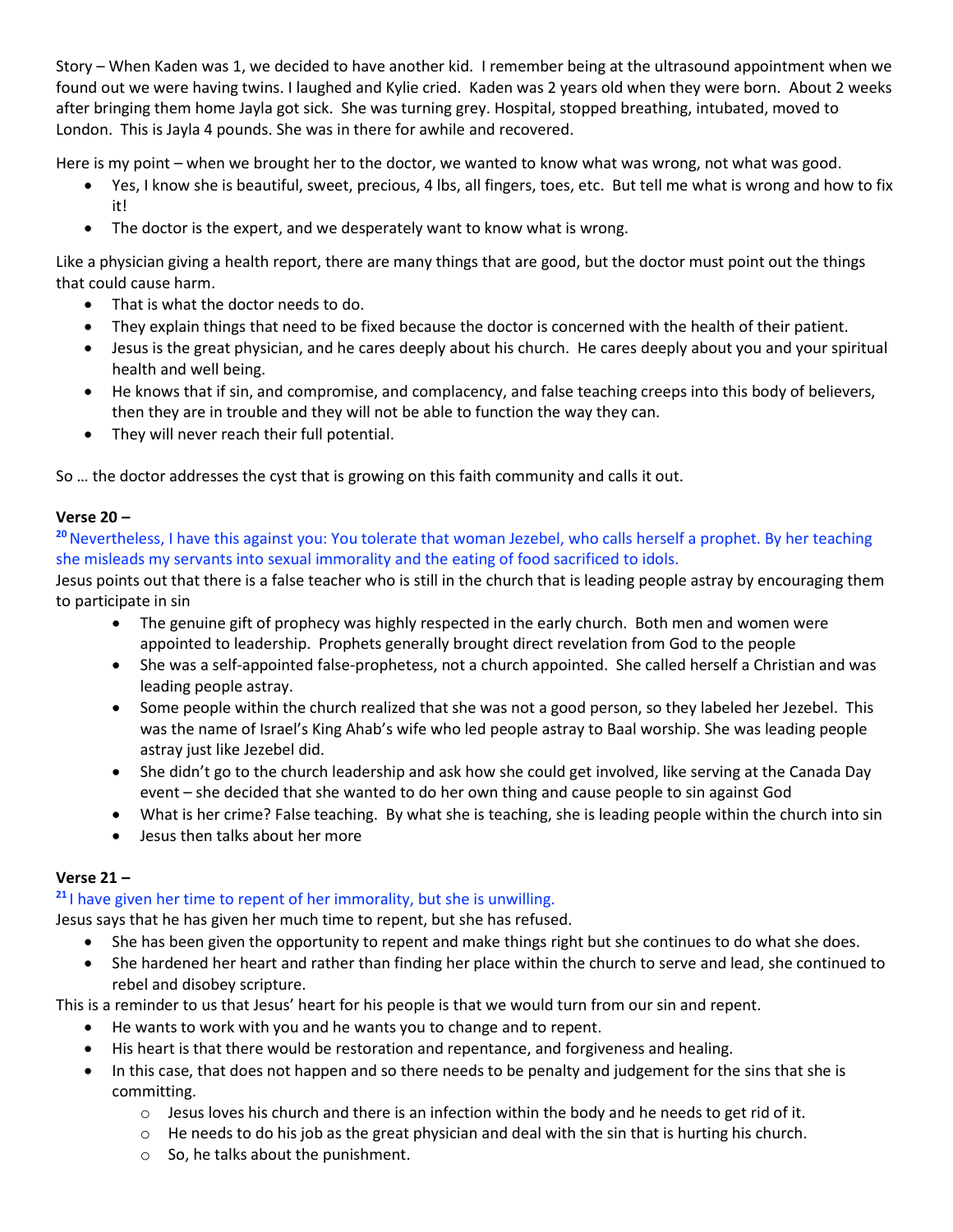### **Verse 22-23 –**

**<sup>22</sup>** So I will cast her on a bed of suffering, and I will make those who commit adultery with her suffer intensely, unless they repent of her ways. **<sup>23</sup>** I will strike her children dead. Then all the churches will know that I am he who searches hearts and minds, and I will repay each of you according to your deeds.

Jesus says that He will judge her and discipline her.

- Also, that he will judge and deal with those who are "her children" those who are listening to and following her ways.
- It is a reminder that God will deal with issues that are out of hand.
- He set up the local church leadership in a way to be his representatives and he will judge and deal with someone who goes against the church.
- Jesus loves the church and died for the church and will not tolerate anyone who is out to hurt the church and lead people astray.

Story – I remember visiting Kylie's dad out in Montana when Jayla, Mekhi and Kaden were really young. He took us up in his truck up one of the logging mountains to pick blueberries. Kylie and I got the kids ready and loaded in the truck. Her dad went inside to get his handgun. Me being a naive city kid asked him why he was bringing a loaded handgun on his waist like a cowboy. He said … you never know if we get in between a mother bear and her cub, we will need to defend ourselves.

Why was Jesus so harsh and so severe?

- Think of it this way.
- Imagine the length that a mother bear will go to protect her young against a predator.
- Videos of mother animals protecting their young.
- She will go to extreme measures as the instinct kicks in to protect.
- We have a great Dane, Wallace.
	- $\circ$  He went out in our back yard and say a baby robin learning how to fly and caught it under his paw.
	- $\circ$  As this was happening, the mother robin was freaking out and squawking at the dog and flying towards him.
	- $\circ$  Now there is a bit of a size difference between a great Dane and a robin, but this mother was willing to do whatever it could to protect this baby. It ended up getting free and seemed to be okay.

Jesus is protecting His kids, his church against teaching that will destroy them and lead them astray. Jesus' severity in dealing with this woman is also a reflection of his immense severe love for his church and his people.

We see this throughout the teaching to the churches and in the book of Revelation that Jesus understands that false teaching and ungodly influence will destroy the church unless it is guarded against.

Again, the issue here is that this woman and her followers not only sinned, but they refused to repent. Jesus needs to deal with this refusal to repent with judgement. Our approach when God convicts us of sin must be to repent and turn our hearts towards God who loves us and cares for us and desires to heal us and forgive us.

#### **Verse 24-28 –**

<sup>24</sup> Now I say to the rest of you in Thyatira, to you who do not hold to her teaching and have not learned Satan's so-called deep secrets, 'I will not impose any other burden on you, **<sup>25</sup>** except to hold on to what you have until I come.' **<sup>26</sup>** To the one who is victorious and does my will to the end, I will give authority over the nations— **<sup>27</sup>** that one 'will rule them with an iron scepter and will dash them to pieces like pottery' $[2]$ -just as I have received authority from my Father. **<sup>28</sup>** I will also give that one the morning star.

Here we see Jesus encouraging the church again.

- There were those within the church who did not follow the false teaching but stayed committed to the truth. He says …
	- $\circ$  Hold on because I am going to continue to establish my authority and you will be a part of it.
	- o Those of you who realised her false teaching and did not follow it … good job.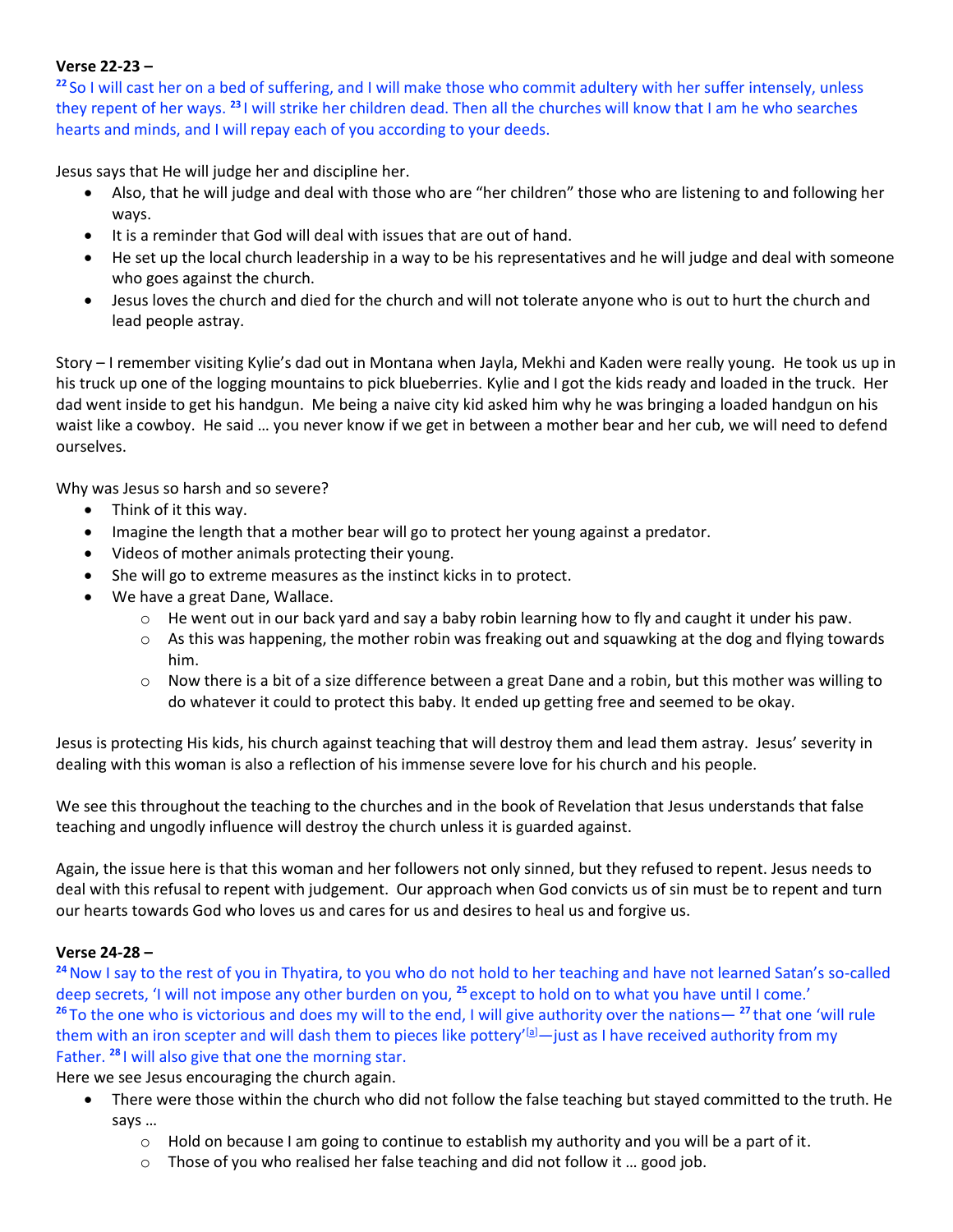$\circ$  He tells them to hold the course, to keep going and it reminds us of Jesus teaching in Matt 24:13 "he who stands firm till the end will be saved." And also, that we should be steadfast and diligent until Christ returns.

This is a good reminder to us to hold the course, stay committed to the truth. To never grow weary and tired in doing good, but to keep working hard to honour God and pursue relationship with Him.

### **Verse 29 –**

#### **<sup>29</sup>**Whoever has ears, let them hear what the Spirit says to the churches.

These are Jesus Words to the church. They are to be taken seriously, and not just brushed off. If you have ears to hear – listen to these words.

So you must ask yourself the question. What is God saying to you today to encourage you and to bless you and challenge you?

In light of what we have learned today, what are some things that we can take away and take to heart?

Think of a little kid going to a birthday party. That is one nice thing about lockdown is that I have an excuse to having 20 kids in my house for a birthday party. Kidding. Well maybe not. But when a kid goes to a party, they usually leave with a loot bag.

- We just dove into these few verses and had a bible study party and now it is time for the loot bag.
- What can we take with us and bring home (well you are already home, but you get my point)?
- I have a couple of things and perhaps you have more, but here are a couple of suggestions.
- 1) Remember that Jesus cares deeply about you and will go to great lengths to protect you against the lies of this world and false teaching.
	- This should encourage you.
	- When Jesus nudges you and convicts you of something … respond.
	- Just like the mother bear that protects her young, Jesus went after the false teaching in this church and worked with those who were sinning and wanted them to repent and change.
- What do I do when I sin?
	- o There will be times where you will fall into temptation.
	- o There will be times that you will make bad choices.
	- o First of all, you need to run to God and not run from Him.
		- There is a tendency to run from God and try to hide your sin from Him.
		- **■** There is a temptation to think that when you mess up God is mad at you and is going to pound you.
		- God hates sin, but He loves you and desperately wants you to be free from sin.
		- You need to confess your sin to God so that He can forgive you.
		- God is "faithful and just to forgive us our sins and to cleanse us from all unrighteousness." 1 John 1:9
			- Some of you are listening today to this and you know that there is sin in your heart that you need to talk to God about.
			- I challenge you to bring that sin to God and confess it to Him so that He can take it from you and set you free.
			- If you hold on to your sin it is like walking around with a backpack full of bricks
			- Sin weighs you down whereas God wants you to be free.
			- Don't let the mess of this world get the best of you but look to God to set you free.
			- There is freedom to those of you who desire it.
		- Holy spirit will help you by telling you about things in your life that he wants you to change.
		- It is called conviction.
		- Conviction is not something that you need to be afraid of, but something that you need to embrace.
		- Difference between conviction and condemnation.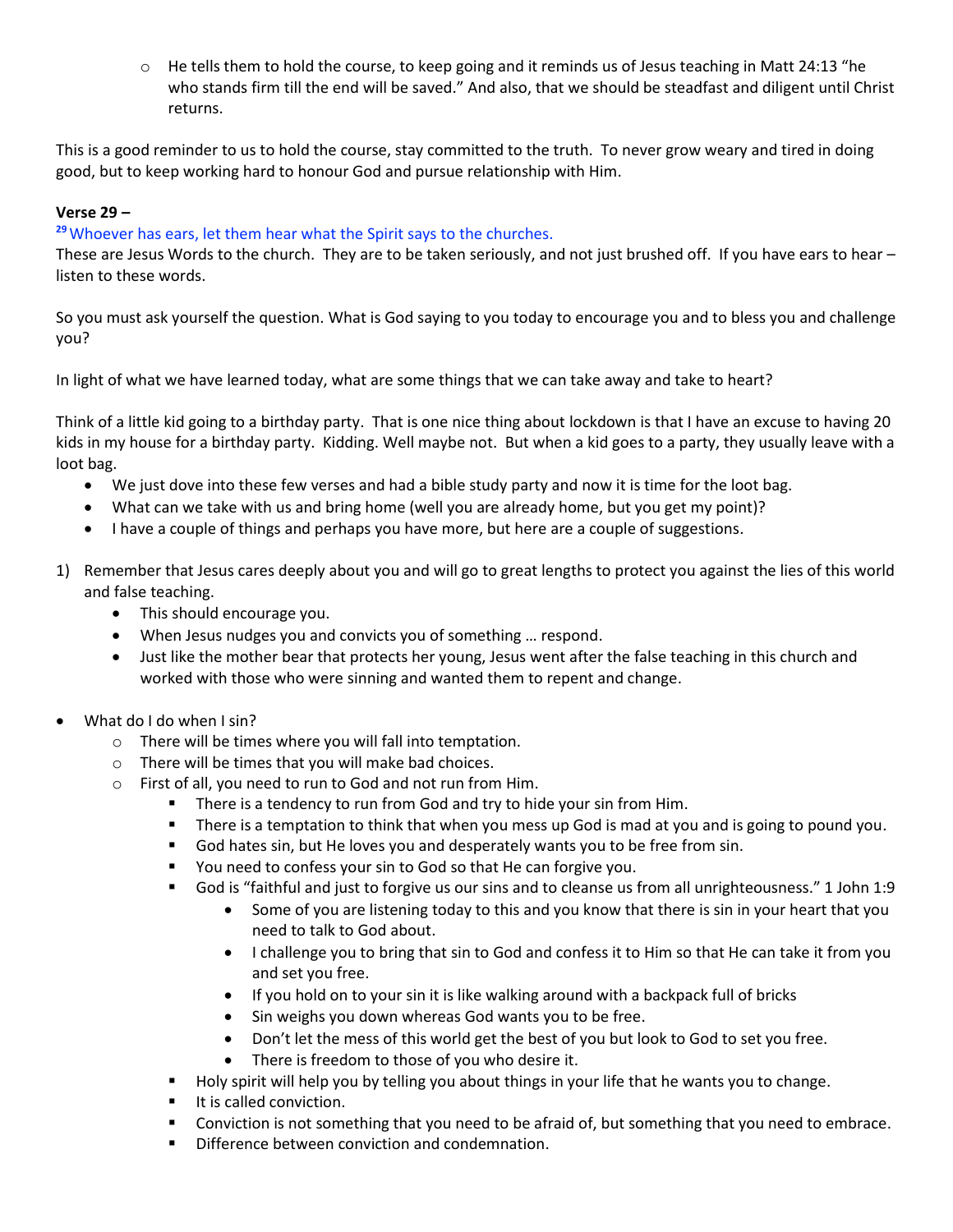- o Condemnation
	- It comes from other people who think that you should act a certain way and they put pressure on you to be perfect.
	- **·** This is an unrealistic expectation that people put on you.
- o Conviction
	- Conviction is different.
	- Conviction comes from Holy Spirit.
	- The purpose of conviction is to help you to be holy.
	- You cannot work at holiness without God's help, so if you want to be holy, you cannot resist conviction.
	- Conviction is not a bad word.
	- Conviction is surrounded with love.
	- Conviction is extremely tough because it requires you to take action.
	- God will not force you to change your behavior.
	- Once He convicts you about an area in your life, he leaves it up to you to take action.
- o Repentance
	- When you embrace conviction, and God bring something to your attention, Scripture teaches us to repent.
	- Repent means to turn to God in deep regret and remorse.
	- We need to recognize our sin as sin and call it for what it is and rather than try to hide our sin and run from God and hide from God, we need to run to God with our failures and sins and embrace his forgiveness.
	- "As far as the east is from the west, so far has he removed our transgressions from us." Psalm 103:12
	- God forgives us and sets us free by the power of the cross and cleanses us.
- Sin is like a leach.
	- $\circ$  Sometimes without you really knowing it, sin grabs onto you and begins to suck the life right out of you.
	- $\circ$  You are afraid to take it off cause it will hurt, but if you leave it on, you know that it will hurt you more.
	- $\circ$  Today is the day where you need to get it off.
	- o God, please help me to get the sin out of my life.

Remember the big idea - The church in Thyatira reminds us of the danger of false teaching.

- 2) Think of some ways that you can protect yourself from false teaching.
	- Be careful who you are listening to.
		- $\circ$  These days it is so tough to know what is truth and what is a lie. Specifically with world issues, and politics, and other social issues.
		- $\circ$  In order to find the truth you are going to need to search it out. If you just consume media that is thrown at you, then you will only be hearing one side of the story.
		- $\circ$  There are some godly people in the media today that are working very hard to report on their side of the story … but you are going to have to look for it.
		- $\circ$  It is important for you to know what is going on so that you are able to have good conversations with people on these topics and give your perspective and also, we need to know how to respond as a Christian community to all the things that are going on in the world. We have the opportunity to contribute to the conversation in a humble, gracious, spirit led way. The world, your friends, coworkers, fellow students need to hear a genuine Christ follower contribute to these conversations in a way that represents Christ.
	- If something doesn't sit right in your heart … dig for the truth.
		- $\circ$  Specifically, when it comes to all the teaching out there that falls under the Christian heading.
		- $\circ$  There are so many teachers who are putting out content and even so much more in the last year and a half.
		- o Get to know certain teachers that you trust and consume that conten.t